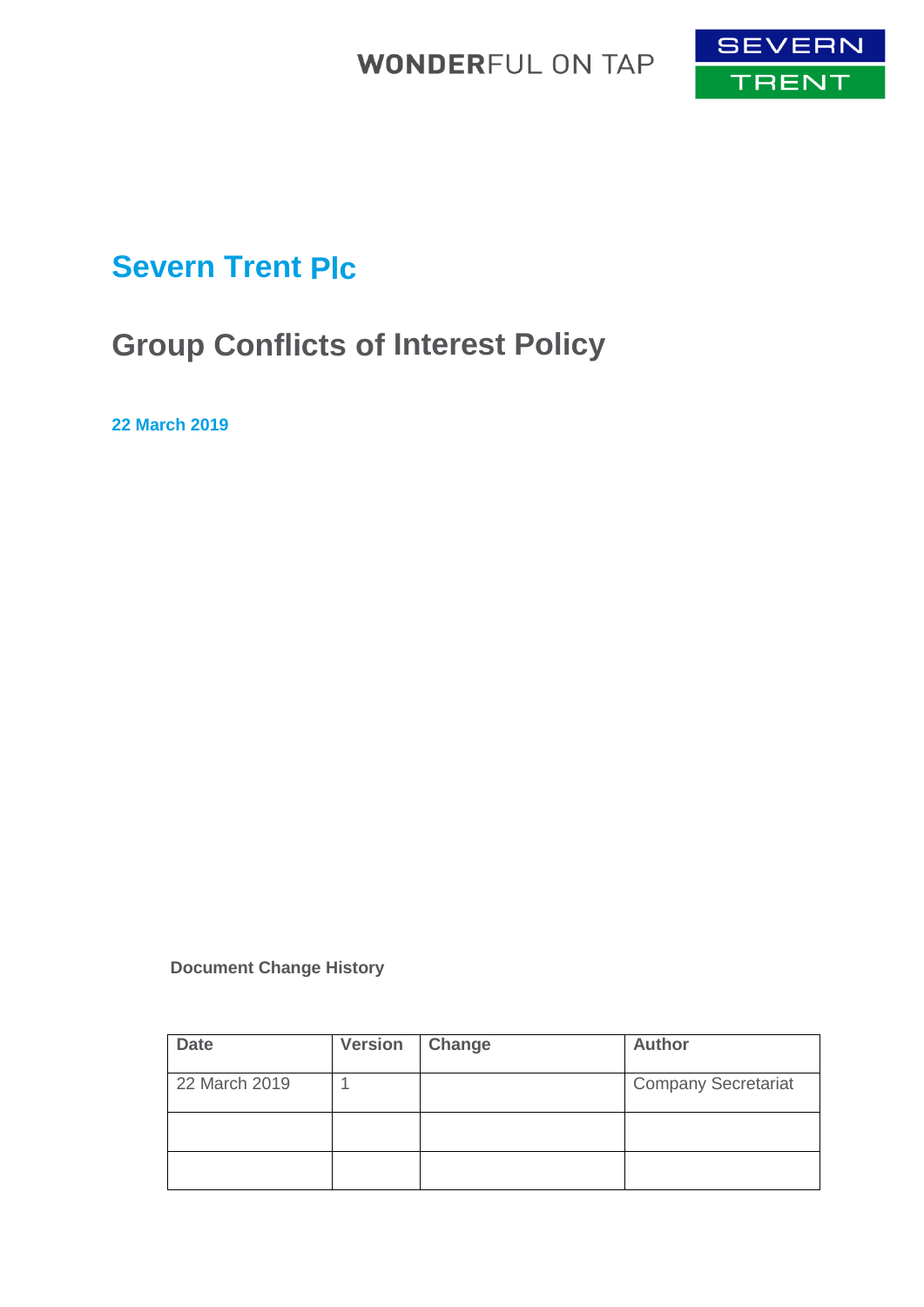

### **Severn Trent Plc: Group Conflicts of Interest Policy (the "Policy")**

The objective of the Policy is to provide guidance around managing conflicts of interests arising from obligations pursuant to the Companies Act 2006, UK Corporate Governance Code and associated rules and guidance issued by the FCA. It covers the following areas:

- What is a conflict of interest;
- When a conflict of interest may arise;
- The types of conflicts which may arise;
- The Company's Policy on managing conflicts of interest;
- The actions that an individual should take if there is a conflict; and Regulatory requirements.

In addition, the Policy details (i) the general duties owed by Directors of Severn Trent Plc Group companies (ii) a non-exhaustive list of situations where a conflict of interest may arise and (iii) the Directors' duty to promptly disclose any circumstance that may result in a conflict of interest scenario.

### **Scope**

This Policy applies to:

- Non-Executive and Executive Directors of Severn Trent Plc and its subsidiaries; and
- Connected persons / PCAs including spouse, civil partner, any person who lives with the Director as a partner in an enduring family relationship (excluding grandparents, grandchildren, sister, brother, aunt, uncle, niece or nephew), children and step-children of any age, the Director's parents and children or step-children of a person who lives with the Director who are under the age of 18.

### **1. General Duties**

Directors owe both fiduciary duties and general duties of reasonable care, skill and diligence to the Company of which they are a Director. The statutory statement of Directors' duties is contained in sections 171 -177 of the Companies Act 2006 and is summarised below. Directors' have a duty to:

- (i) Only exercise powers within the authority given by, and acting in accordance with, the Company's constitution;
- (ii) At all times act in a way which the Director considers, acting in good faith, to be most likely to promote the success of the Company for the benefit of all its members, whilst having regard to (a) the likely consequences of any decision in the long-term; (b) the interests of employees; (c) the need to foster relationships with suppliers, customers and others; (d) the impact on the community and the environment; (e) the desirability of the Company maintaining a reputation for high standards of business conduct; and (f) the need to act fairly as between members of the Company;
- (iii) Exercise independent judgment in carrying out their duties;
- (iv) Exercise reasonable care, skill and diligence in carrying out their duties commensurate with the general knowledge, skill and experience that may reasonably be expected of a person carrying out the functions of the Director, and with the general knowledge, skill and experience which that particular Director has.
- (v) Avoid a situation in which the Director has, or can have, a direct or indirect interest that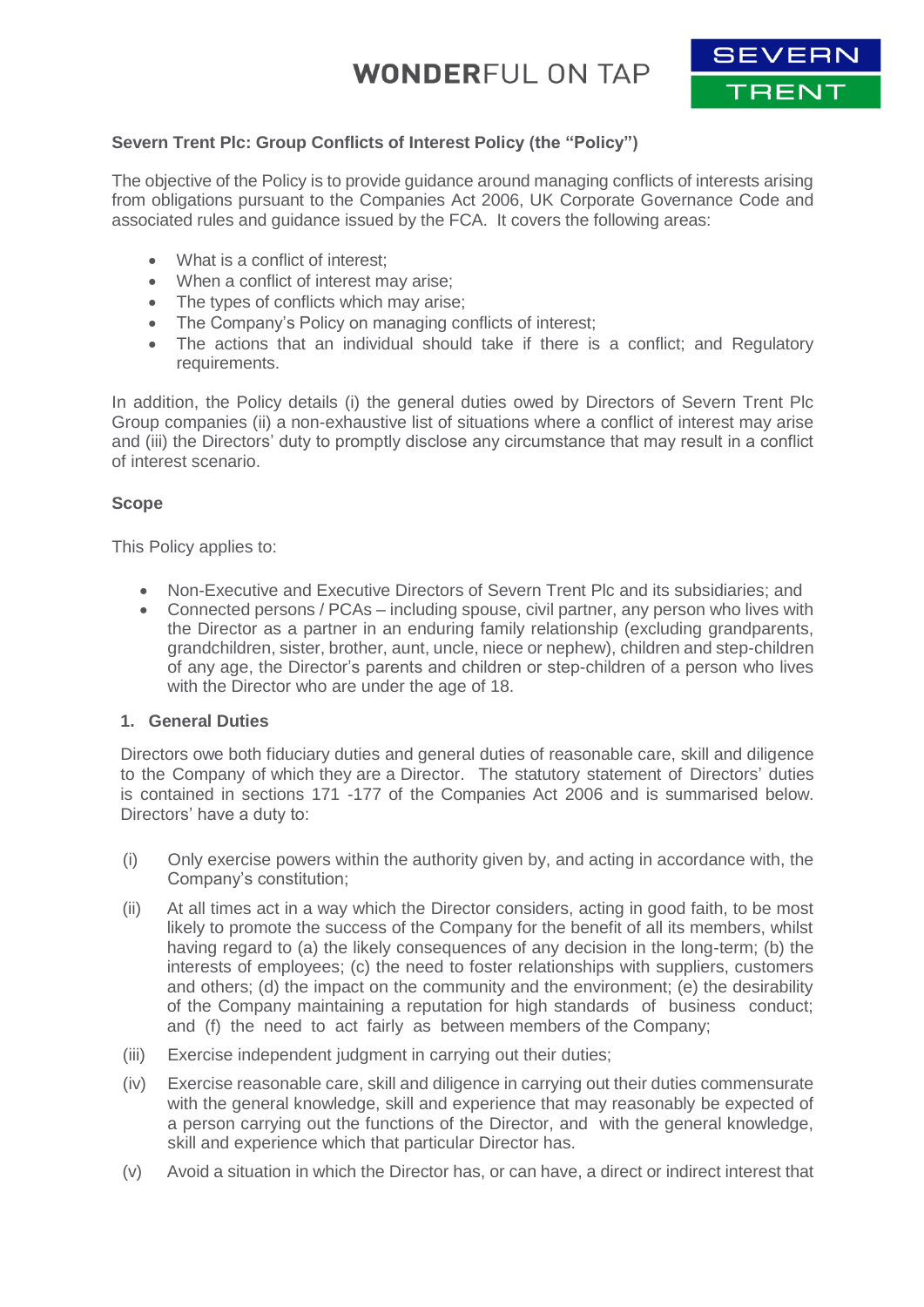

conflicts, or may possibly conflict, with the interests of the Company (which applies, in particular, to the exploitation of property, information or opportunity whether or not the Company could itself take advantage of it);

- (vi) Not accept benefits from third parties that are given because of the Director's position as a Director or because of the Director doing (or not doing) something where this may reasonably be regarded as likely to give rise to a conflict of interest; and
- (vii) Declare an interest in a proposed transaction or arrangement with the Company (and a separate duty to disclose any interest in an existing transaction or arrangement with the Company under section 182 CA2006).

### **2. Conflicts of Interest**

Conflicts can arise in many ways, the basic elements of any definition being the tensions between competing interests, the Director's interest on the one hand - be these personal or financial - and the interest of the Company on the other hand. Directors' interests may be direct or indirect (including connected persons' / PCAs interests). Whilst there is no statutory definition of a conflict of interest, "interest" is a very broad term that includes anything, or any connection, which could potentially divert a Director's mind from giving sole consideration to promoting the success of the Company.

Even if not defined, a conflict includes situations in which the impartiality of a Director in discharging his/her duties could be called into question because of the potential, perceived or actual improper influence of personal, financial and other considerations on the discharge of their duties.

Conflicts may impede a Director's ability to perform their duties independently and objectively and subject them to undue influence due to:

- (i) personal, professional or economic relationships with other persons (such as advisers, regulators, customers, suppliers, shareholders or competitors);
- (ii) past or present positions held with other organisations;
- (iii) personal, professional or economic relationships with other members of the Board or senior management of the Company or the Group;
- (iv) other economic interests; or
- (v) other interests, including the interests of Connected Persons / PCAs.

There is no breach of duty when a situation cannot reasonably be regarded as likely to give rise to a conflict of interest.

#### **3. Situational Conflicts - Duty to avoid conflicts of Interest**

Directors have a duty to avoid activities or situations in which there is, or may be, a conflict between the interests of the Company and the direct or indirect interests of the Director or between the Director's duties to the Company and to another person.

Under the Companies Act, the relevant Board is able to authorise situational conflicts, if considered appropriate. The Board may do this provided that appropriate, mitigating measures are put in place and (i) this is done in advance and in compliance with the company's articles of association; (ii) that any quorum requirement is met without counting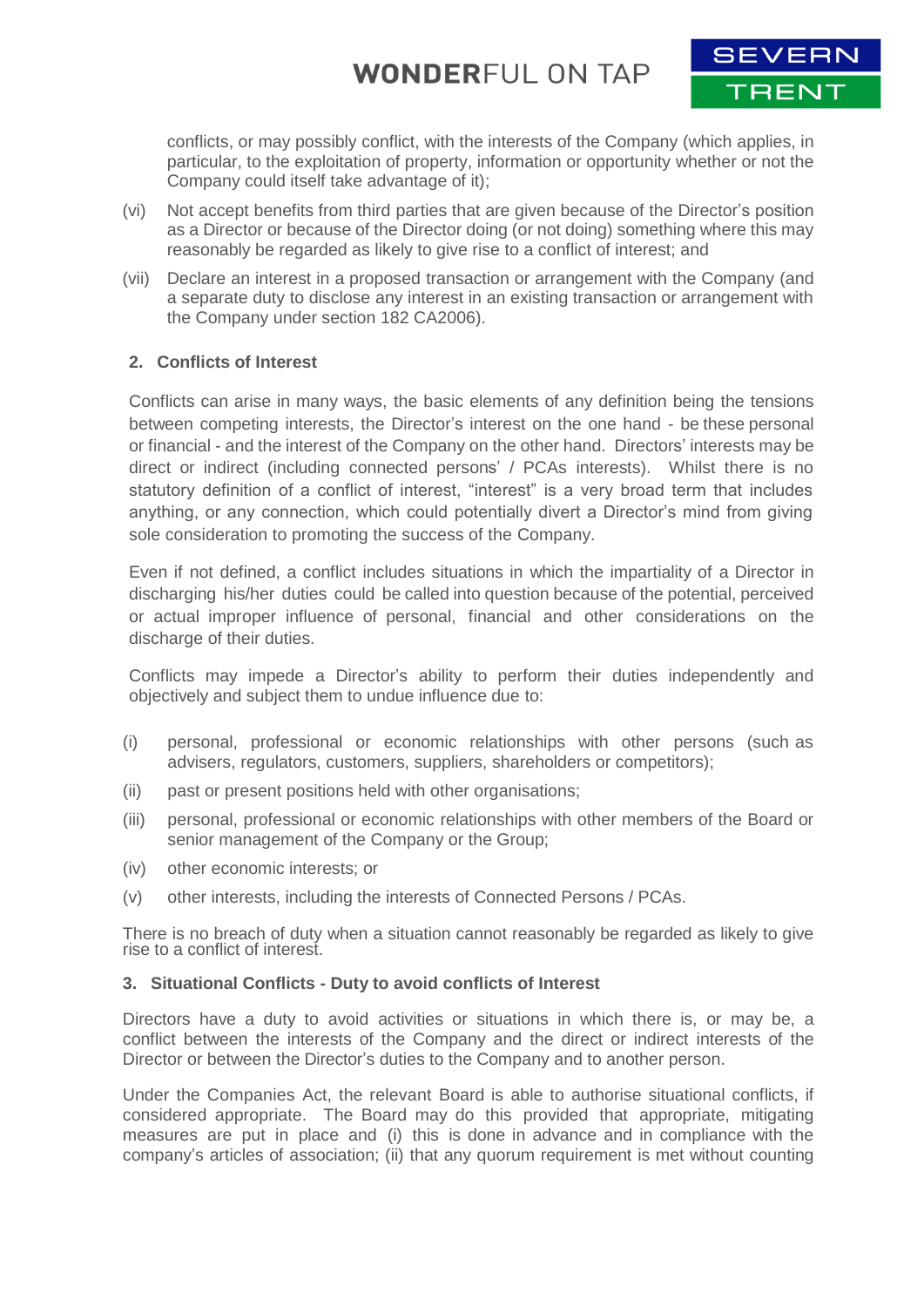

the interested Director; and (iii) the matter is agreed without counting any vote cast by the interested Director.

Directors should notify the Company Secretary so that the conflict may be considered by the Board. The Board may attach terms to any authorised conflict, for example through excluding a Director from a meeting or withholding Board papers.

### **4. Transactional Conflicts - Duty to disclose any interest in a proposed or existing transaction or arrangement with the Company.**

Under the Companies Act, Directors have an obligation to disclose any interest they have, on their own or on behalf of third parties, with respect to certain transactions or arrangements with the Company.

It should be noted that:

- transactional conflicts include tender processes; and
- a transactional conflict where the transaction or arrangement results in an ongoing relationship with the Company may become a situational conflict.

If a Director becomes aware that they have a direct or indirect interest in an existing or proposed transaction or arrangement with the Company they should notify the Company Secretary. Interests in proposed transactions or arrangements should be notified before the transaction or arrangement is entered into and Directors have an ongoing duty to update any changes in these interests.

### **5. Identification of Conflicts**

When assessing independence and objectivity of Directors, the Board shall evaluate whether Directors have conflicts of interests to the extent that this may impede their ability to perform their duties independently and objectively.

Listed below are examples of circumstances that may give rise to conflicts of interest, this list is not intended to be exhaustive and does not cover all circumstances that the Board may consider.

### **i. Contracts, proposed contracts and similar transactions or arrangements**

A conflict may arise where a Director/senior manager has a direct or an indirect interest. This may be where the Director/senior manager, or a connected person, has a connection with the other party. The connection may arise from a Directorship, significant shareholding, employment or otherwise.

### **ii. External Directorships / Business Interests**

Including:

- External Directorships;
- Non-Executive Director positions (including Chairmanships);
- Political positions: and
- **External businesses.**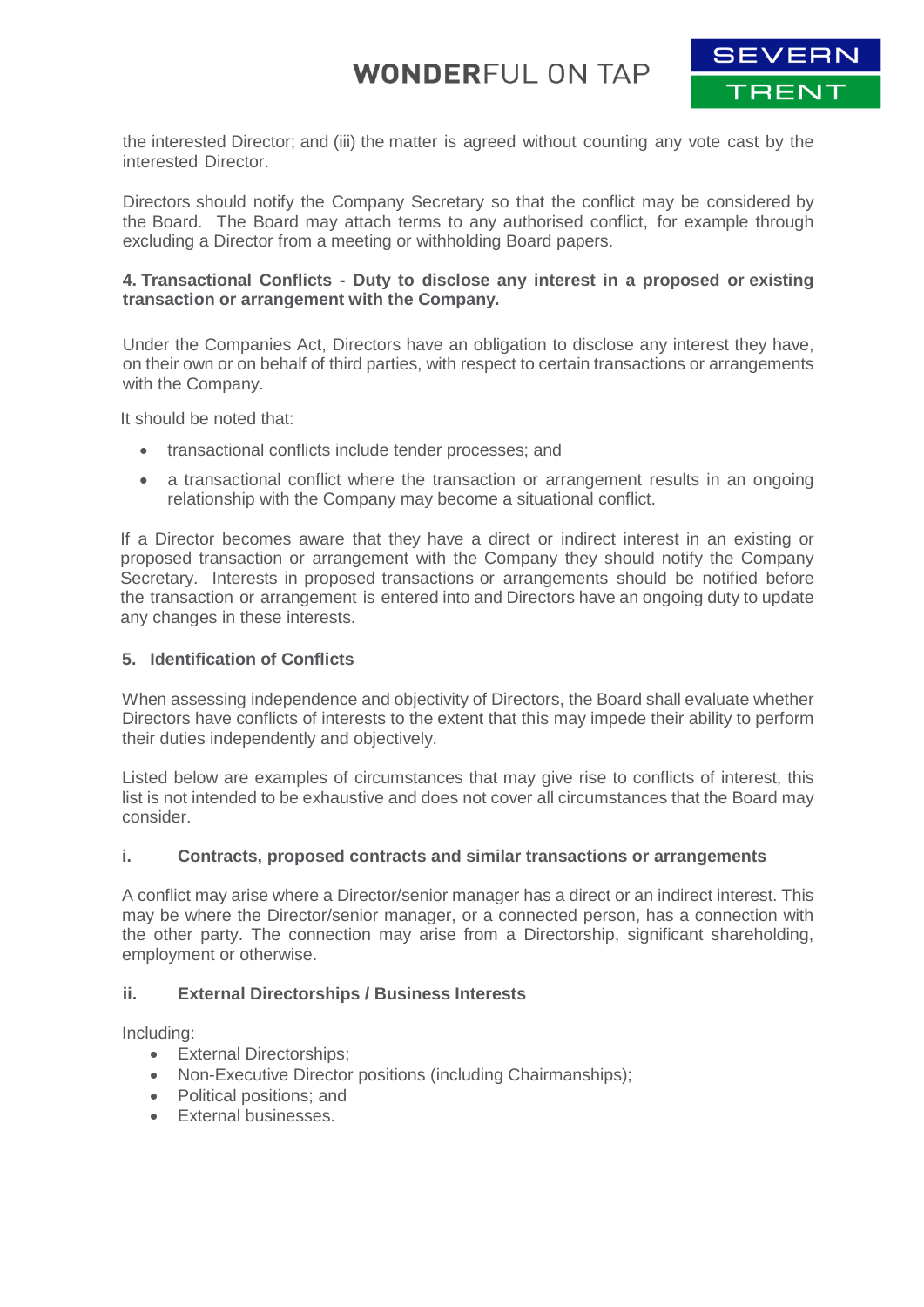

Executive and Non-Executive Directors are permitted to hold other external Directorships. All potential appointments must be disclosed to the Chairman and Company Secretary, for consideration by the Board, in advance of appointment in order that any potential conflicts can be reviewed and appropriately recorded.

#### **iii. Intra-group Transactions - Directors holding various Directorships within the Group**

Where a Director holds various Directorships within the Group, a conflict may occur as a result of intra-group transactions in the ordinary course of business.

**Directors have a duty to disclose promptly in accordance with this Policy if any of the above situations apply, or may apply, to them. Directors should also disclose any other matters that they consider may give rise to a conflict of interest and provide sufficient information as required by the Board.**

### **6. Reporting Responsibilities**

Directors must identify and promptly report to the Board, and Company Secretary, any circumstances which may give rise to a conflict of interest that may impede their ability to perform their duties independently and objectively.

In advance of appointment to the Board, and half yearly thereafter, each Director is required to complete a Declaration of Conflicts of Interest Form provided by Company Secretariat. In the event of queries in respect of this, please contact Company Secretariat.

In addition to this declaration, Company Secretariat will also request information relating to Director's PCAs on a half yearly basis. A register of declarations is maintained by Company Secretariat.

#### **7. Assessment of Independence**

The Board are responsible for the assessment of the independence and objectivity of its members on appointment and in the event of a potential conflict of interest scenario.

The Board shall assess each situation on a case-by-case basis, taking into consideration the following list of non-exhaustive factors:

- the overall position of the Director;
- the interests of the Company;
- the materiality of the conflict; and
- its ability to influence the independence and objectivity of the Director.

#### **8. Mitigation of Conflicts**

The Board of Directors reserves the right to decide on appropriate mitigation actions and/or specific conflict procedures to address any actual or potential conflict of interest that is notified by a Director. This may include requiring the Director to abstain from voting on particular matters, leaving board meetings at which particular matters are to be discussed and not being provided with board papers pertaining to certain matters.